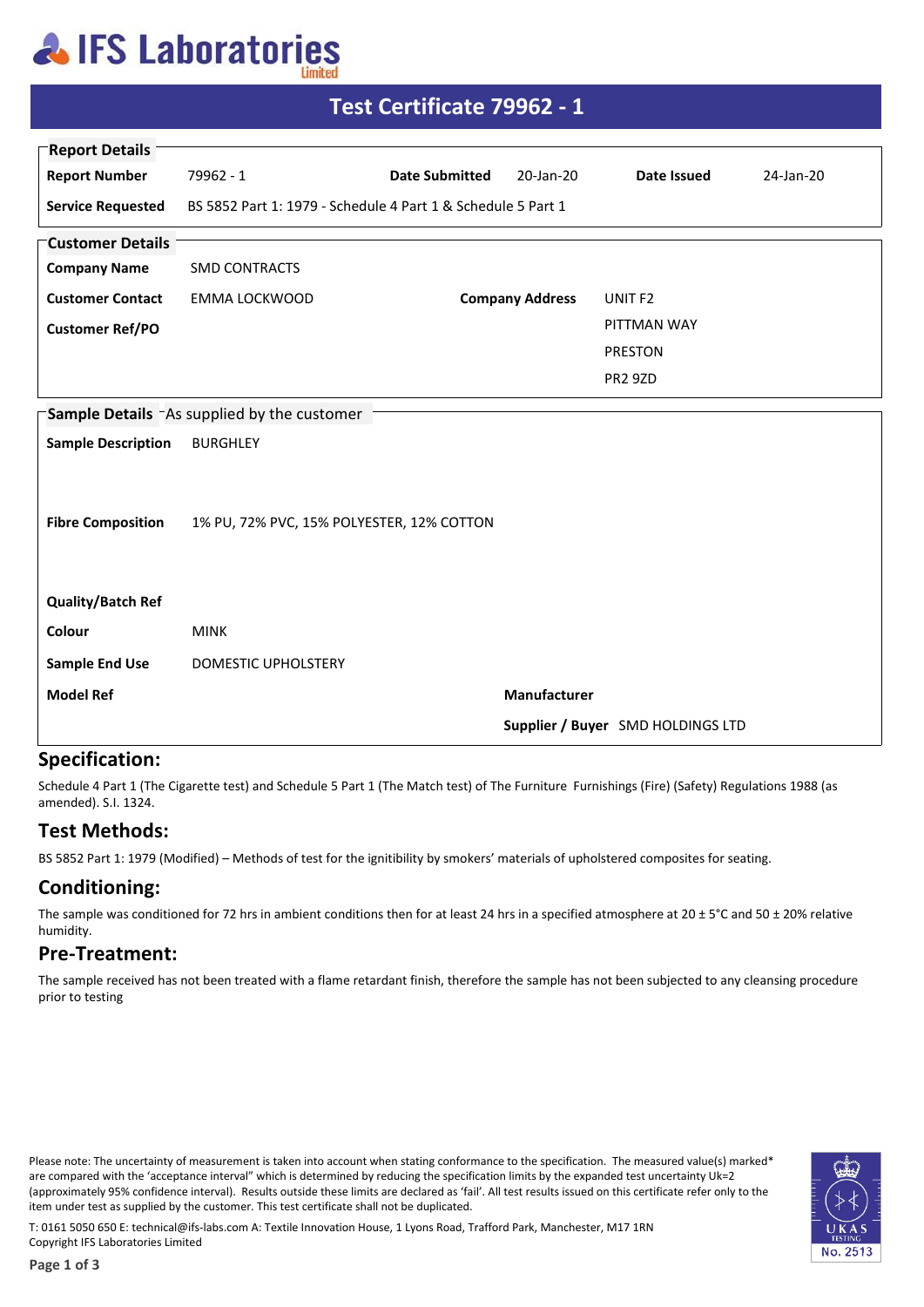## **AIFS Laboratories**

## **Test Certificate 79962 - 1**

### **Test Results**

The Following test results relate only to the ignitibility of the combination of the materials under the particular conditions of test; they are not intended as a means of assessing the full potential fire hazard of the materials in use.

| <b>Test Type</b>                                                                    | Schedule 4 Part 1                                                  | <b>Initial Test</b>          | <b>Repeat Test</b>          |  |
|-------------------------------------------------------------------------------------|--------------------------------------------------------------------|------------------------------|-----------------------------|--|
| <b>Filling Material Used:</b>                                                       |                                                                    | VP45 20-22Kg/m <sup>3</sup>  | VP45 20-22Kg/m <sup>3</sup> |  |
|                                                                                     | <b>Smouldering Duration [mm:ss]:</b><br>F.T.S<br>F.T.S             |                              |                             |  |
| the placement of the cigarette:                                                     | Progressive smouldering and/or flaming observed within one hour of | $\Box$                       | $\vert \ \ \vert$           |  |
| <b>Evidence of melting:</b>                                                         |                                                                    | $\boxed{\blacktriangledown}$ | $\overline{\mathbf{v}}$     |  |
| <b>Evidence of charring:</b>                                                        |                                                                    | $\overline{\mathbf{v}}$      | $\blacktriangledown$        |  |
| <b>Evidence of dripping:</b>                                                        |                                                                    |                              |                             |  |
| <b>Cover Split</b>                                                                  |                                                                    |                              |                             |  |
| <b>Forcibly Extinguished</b>                                                        |                                                                    | $\mathcal{L}$                |                             |  |
| <b>Test Result</b>                                                                  |                                                                    | <b>PASS</b>                  | <b>PASS</b>                 |  |
| <b>Test Type</b>                                                                    | Schedule 5 Part 1                                                  | <b>Initial Test</b>          | <b>Repeat Test</b>          |  |
| <b>Filling Material Used:</b>                                                       |                                                                    | VP45 20-22Kg/m <sup>3</sup>  | VP45 20-22Kg/m <sup>3</sup> |  |
|                                                                                     | Smouldering / Flaming / Glowing Duration [mm:ss]:                  | 0.0                          | 0.0                         |  |
| Progressive smouldering observed within one hour after the removal of<br>the flame: |                                                                    | $\vert \ \ \vert$            | $\vert \ \ \vert$           |  |
| <b>Evidence of melting:</b>                                                         |                                                                    | $\overline{\mathbf{v}}$      | $\blacktriangledown$        |  |
| <b>Evidence of charring:</b>                                                        |                                                                    | $\blacktriangledown$         | $\blacktriangledown$        |  |
| <b>Evidence of dripping:</b>                                                        |                                                                    |                              |                             |  |
| Flaming continued for more then 120 seconds after the removal of the<br>burner:     |                                                                    |                              |                             |  |
| <b>Forcibly Extinguished</b>                                                        |                                                                    | $\mathcal{L}$                |                             |  |
| <b>Test Result</b>                                                                  |                                                                    | <b>PASS</b>                  | <b>PASS</b>                 |  |

Please note: The uncertainty of measurement is taken into account when stating conformance to the specification. The measured value(s) marked\* are compared with the 'acceptance interval" which is determined by reducing the specification limits by the expanded test uncertainty Uk=2 (approximately 95% confidence interval). Results outside these limits are declared as 'fail'. All test results issued on this certificate refer only to the item under test as supplied by the customer. This test certificate shall not be duplicated.



T: 0161 5050 650 E: technical@ifs-labs.com A: Textile Innovation House, 1 Lyons Road, Trafford Park, Manchester, M17 1RN Copyright IFS Laboratories Limited